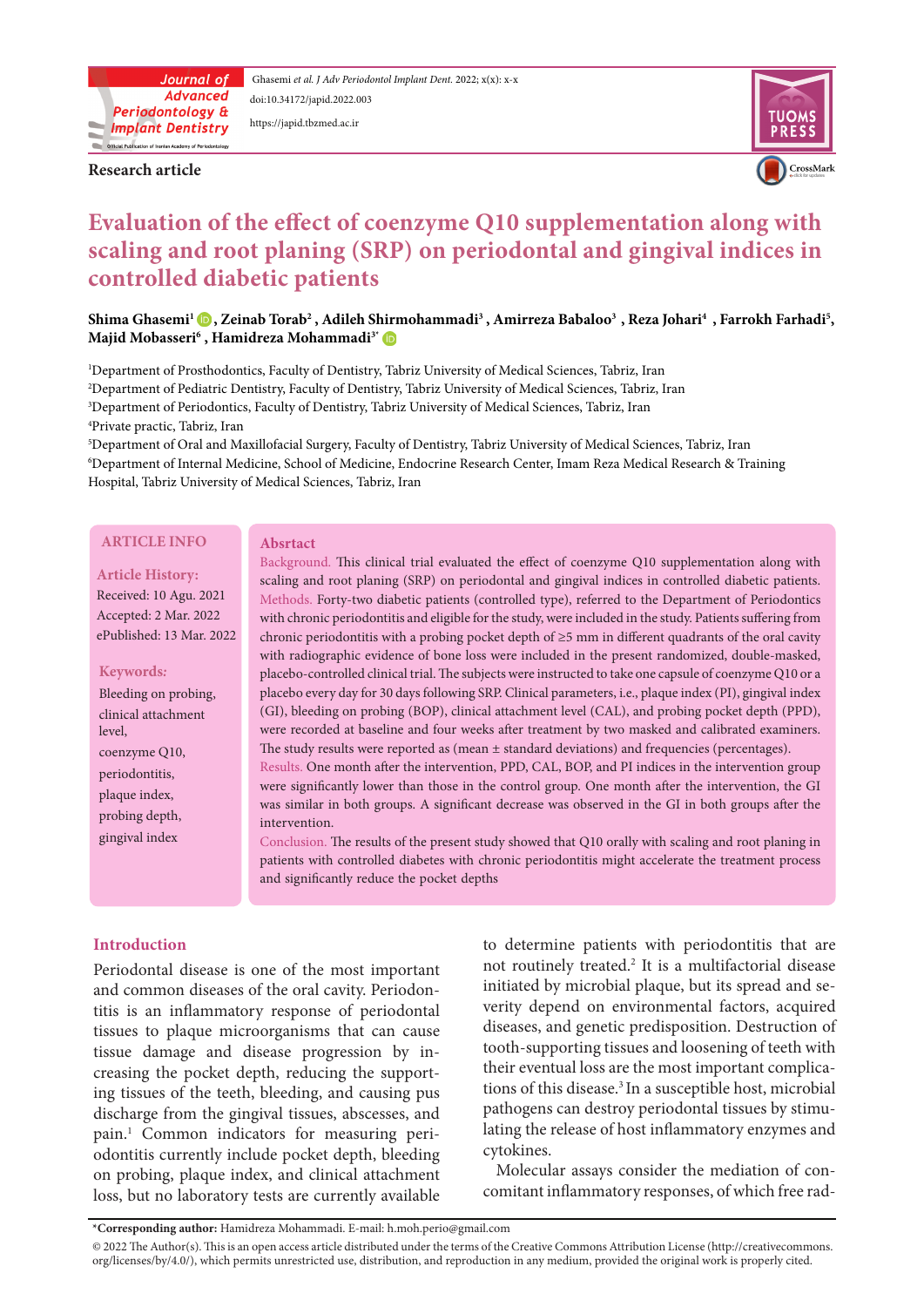icals and reactive oxygen species (ROS) are the most important. Periodontal pathogens can lead to ROS overproduction, destroying periodontal cells and collagen structure. When antioxidants destroy ROS, collagen breakdown can be prevented. Coenzyme Q10 (Co Q10) acts as an endogenous antioxidant that increases the concentration of this coenzyme in gingival diseases and effectively inhibits advanced periodontal inflammation.<sup>4</sup> Co Q10 was discovered spread presence in nature and its quinone structure enzyme is known as ubiquinone because of its wideture and synthesis were completed in 1958. This coin 1957 in cardiac mitochondria. Its chemical struc-(similar to vitamin  $K$ ).<sup>5</sup>

none (MK), and demethylmenaquinone (DMK) are nones, among which ubiquinone (UQ), menaqui-Bacteria possess several structurally different quithe most common. These quinones are found in the cytoplasmic membrane, where they participate as electron carriers in respiration and disulfide bond formation. UQ participates in aerobic respiration, whereas MK and DMK have roles in anaerobic res-<br>piration. UQ molecules are classified based on the length (n) of their isoprenoid side chain (UQ-n). For example, the main UQ species in humans is UQ-10; in rodents, it is UQ-9; in Escherichia coli, it is UQ-8; and in Saccharomyces cerevisiae, it is UQ-6 in vary-<br>ing-amounts.' Coenzyme-Q9 is the-predominant and in Saccharomyces cerevisiae, it is UQ-6 in varyform in relatively short-lived species such as rats and mice, whereas in humans and other long-lived mammals, the major homolog is coenzyme Q10.

Numerous experimental and clinical studies have shown the importance of Co Q10 in lowering blood pressure. Only one study has evaluated the effect of long-term supplementation with this coenzyme on type II diabetic patients.<sup>6</sup> The gold standard in the treatment of periodontal disease is the first phase of ment reduces inflammation and pocket depth and giene instructions. Non-surgical mechanical treattreatment, i.e., scaling and root planing and oral hyincreases clinical attachment levels.<sup>7</sup> Scaling and root planing alone cannot completely remove plaque and calculus due to microbial invasion of soft tissues. Also, areas that are not anatomically accessible, such as furcation and root concavities, are not thoroughly cleaned, especially in deep pockets. The remaining plaque and calculus can cause treatment failure.<sup>8,9</sup>

istration of Co Q10 as an adjuvant on periodontal Manthena et al<sup>10</sup> studied the effects of oral adminhealth indicators and showed that inflammatory markers decreased relative to baseline values in both intervention and control groups in the first and third months. Although the plaque index and probing nificant difference, the two groups were significantly depth values at both intervals did not show a sig-

Since no studies have evaluated the effects of Co Q10 and SRP on controlled diabetic patients and the tration and the simultaneous effects of Co O10 and ent study examined the effects of Co Q10 adminisresults of various studies are inconsistent, the pres-SRP administration on periodontal and gingival indices in controlled diabetic patients.

### **Methods**

All the rights of human subjects were observed in the present randomized, double-blind, placebo-con-<br>trolled clinical trial. The Ethics Committee of Tabriz University of Medical Sciences approved this study under the code 49867. The study protocol conforms to the ethical guidelines of the 1975 Declaration of tients (controlled type) referred to the Department Helsinki as revised in 2013. Forty-two diabetic pasity of Medical Sciences, with chronic periodontitis, of Periodontics, Faculty of Dentistry, Tabriz Univereligible to be included in the study were evaluated. Systemically healthy patients in the 29-59 age group of both genders (mean age  $= 33.8$  years) diagnosed diographic findings were included in the study. with chronic periodontitis by their clinical and ra-Written and verbal consent was obtained from the subjects recruited for the study. Patients suffering from chronic periodontitis, with a probing pocket depth of  $\geq$ 5 mm in different quadrants (having a minimum of six permanent teeth in each quadrant) of the oral cavity with radiographic evidence of bone fection like herpes or candidiasis, patients who had tory of any systemic diseases, any apparent oral inloss were included in the study.<sup>12</sup> Patients with a histaken antibiotic therapy in the past three months or undergone any periodontal therapy in the past six months, smokers, pregnant women, and lactating mothers were excluded from the study.

Randomization was performed by placing 21 red (controls) and 21 green (test) marbles in a bag, from which the patient selected one. Co Q10 supplement capsules containing 100 mg of Co Q10 were given to istered to controls. Two calibrated dental examiners the test group, while placebo capsules were adminrecorded all measurements. The dental examiners remained masked to the study treatments of all the tients underwent SRP in the study quadrant by the patients throughout the study period. All the paing 50 test (Co Q10) or control (placebo) capsules same clinician. Patients were given a bottle containimmediately after treatment and instructed to take one capsule each morning until the 30-day postop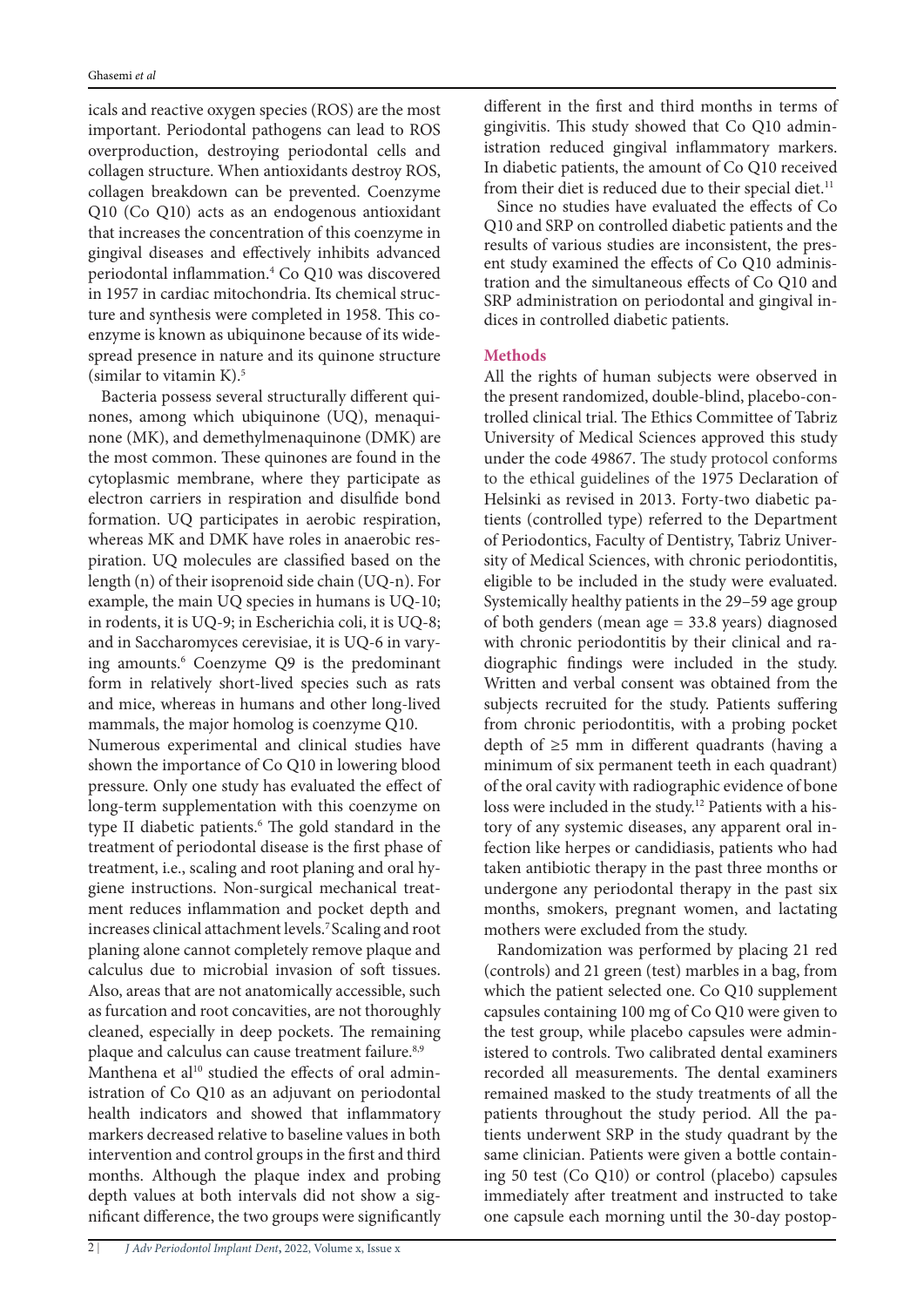erative appointment.

cluded clinical attachment level (CAL), measured The clinical parameters evaluated in this study inence point to the depth of the periodontal pocket; from the cementoenamel junction or a fixed refergival margin to the probable base of the periodontal pocket probing depth (PPD), measured from the ginpocket; and bleeding on probing (BOP), recorded at uated.<sup>11</sup> CAL was used to estimate the actual gains val index (GI) and plaque index (PI) scores were evaleach site as present or absent. In addition, the gingiof periodontal attachment levels.<sup>13,14</sup> GI was used to record the degree of soft tissue inflammation during ments were performed using a University of North ments in patients' oral hygiene and GI.<sup>11</sup> All measuresoft tissue healing. PI was used to monitor improve-Carolina probe at six sites per tooth.<sup>15</sup> All the clinical parameters were recorded at baseline and four weeks iners. To improve the reporting of the randomized after treatment by two masked and calibrated examclinical trial, we followed the Consolidated Standards of Reporting Trials Diagram (Figure 1).

#### **Data** analysis

The study results were reported as (means $\pm$  standard deviations) and frequencies (percentages). T-test was used to compare PPD, CAL, BOP, GI, and PI between

the two groups. SPSS 17 was used for data analysis. In this study, the probability value of P<0.05 was considered statistically significant.

#### **Results**

In this clinical trial, 42 patients with controlled diabetes and chronic periodontitis were studied in two istration) and a control group (SRP treatment alone). intervention groups (SRP treatment and Q10 admin-The present study included 27 females and 15 males tistically significant difference in clinical parameters with a mean age of  $33.8\pm8.93$  years. There was no sta-(PPD, CAL, BOP, and PI) between the two groups at .baseline

tients. Acceptable levels of fasting blood sugar (FBS) Table 1 shows the HbA1C and FBS values of paand long-term glucose (HbA1C) according to the American Clinical Endocrine Society are 70-130 and 7>, respectively.

Fasting blood sugar (FBS) and hemoglobin glycate or long-term glucose (HbA1C) levels were similar in both groups.

Table 2 shows that the PPD parameter was similar between the two groups before the intervention. One month after the intervention in both groups, PPD decreased significantly ( $P<0.001$ ). Also, one month after the intervention, the PPD in the intervention



Figure 1. Consolidated Standards of Reporting Trials Diagram.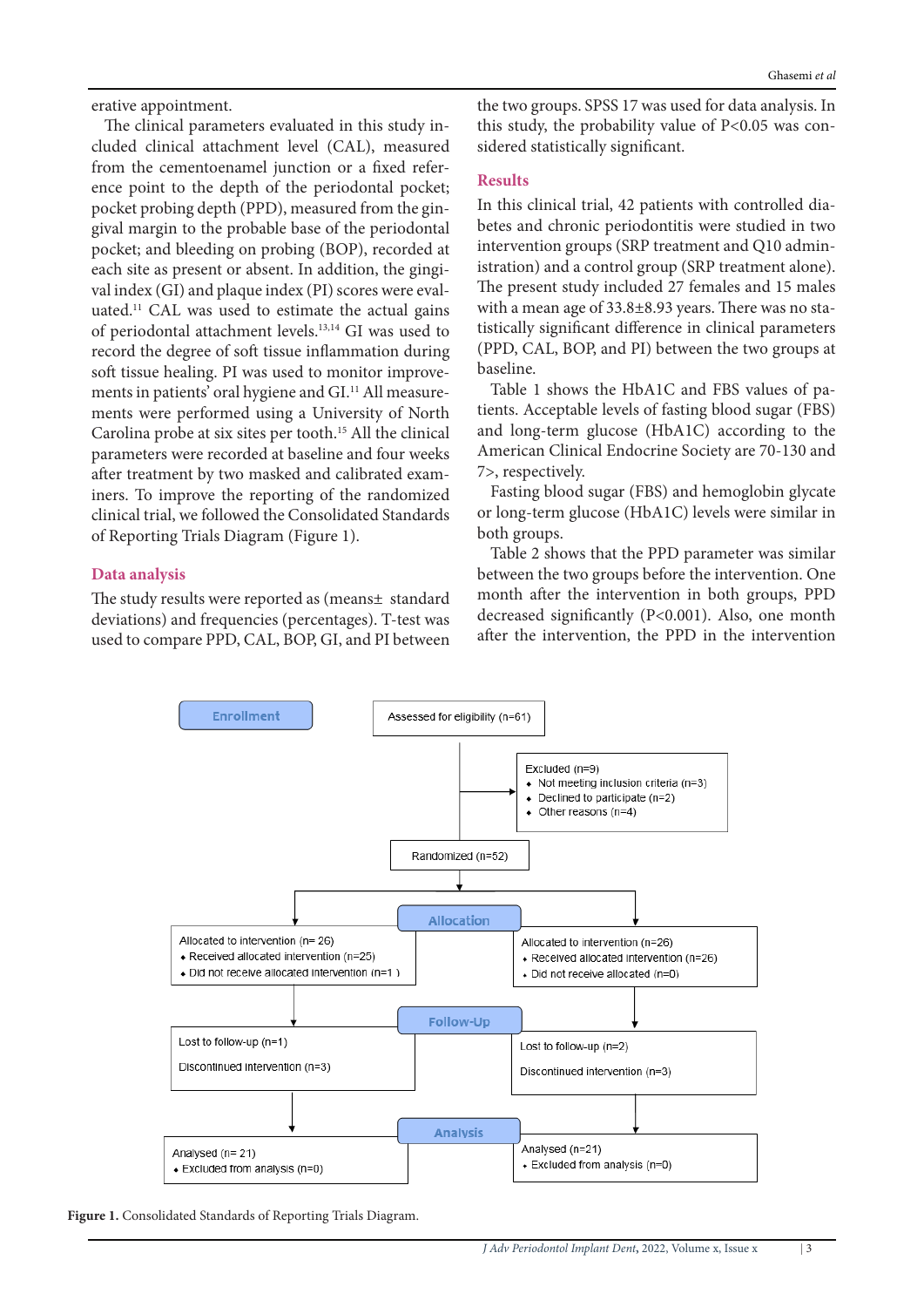| Group                                 | FBS*<br>(Normal Range 70-<br><b>130)</b> |           | HbA1C<br>(Normal rage<7) |           |  |
|---------------------------------------|------------------------------------------|-----------|--------------------------|-----------|--|
|                                       | Mean                                     | <b>SD</b> | Mean                     | <b>SD</b> |  |
| <b>Intervention</b><br>Group $(n=42)$ | 12.05                                    | 12.65     | 6.78                     | 0.58      |  |
| Control<br>Group $(n=42)$             | 10.5                                     | 19.71     | 6.85                     | 0.47      |  |
| $P-value$                             | .334                                     |           | .203                     |           |  |

Table 1. Fasting and long-term blood sugar levels in controlled diabetic patient

#P-value: independent t-test

\*Fasting Blood Sugar

group was significantly lower than in the control group  $(P<0.001)$ .

The CAL index was similar between the two groups tion, the CAL in the intervention group was significantly lower than in the control group  $(P< 0.001)$ . cantly (P<0.001). Also, one month after the intervention, the CAL in the intervention group was significantly ( $P<0.001$ ). Also, one month after the intervenvention in both groups, the CAL decreased signifibefore the intervention. One month after the inter-

The BOP index was similar between the two groups vention in both groups, the BOP level decreased before the intervention. One month after the intersignificantly (P<0.001). Also, one month after the nificantly lower than in the control group ( $P<0.001$ ). intervention, BOP in the intervention group was sig-

The PI index was similar between the two groups nificantly lower than in the control group  $(P<0.001)$ . cantly ( $P<0.001$ ). Also, one month after the intervention, the PI level in the intervention group was sigvention in both groups, the PI level decreased significantly (P<0.001). Also, one month after the intervenbefore the intervention. One month after the inter-<br>vention in both groups, the PI level decreased signifibefore the intervention. One month after the inter-Table 3 shows that the GI index was similar between the two groups before the intervention. One month after the intervention, the GI was similar in both groups. In both groups, a significant decrease was observed after the intervention.

#### **Discussion**

Chronic periodontal disease leads to the progressive destruction of the supporting tissues of the tooth and pocket formation, bone resorption, or both, leading to tooth loss due to extensive destruction of the alve-<br>olar bone.<sup>1</sup>

Chronic hyperglycemia is a major risk factor for rameters (PI, BOP, CAL, and PPD) are higher in dia-<br>betic patients than in healthy individuals.<sup>17</sup> periodontal disease.<sup>16</sup> Studies show that clinical pa-<br>rameters (PI, BOP, CAL, and PPD) are higher in diaperiodontal disease.<sup>16</sup> Studies show that clinical pa-

In the present clinical trial, forty-two controlled diabetic patients with chronic periodontitis were ar (FBS) and long-term blood sugar (HbA1C) were studied. Blood tests showed that fasting blood sugin the normal range. In both the control group (SRP ment and oral use of Co Q10), a significant decrease treatment alone) and intervention group (SRP treatwas observed in all indicators of PPD, CAL, BOP, tervention group were significantly lower than in the tervention, the means of these indicators in the inand PI in one month. Also, one month after the incontrol group.

One study reported results similar to the present ments to treat chronic periodontitis in patients with study. The researchers used Co Q10 dietary suppletype 2 diabetes, along with scaling and root planing and observed that three months after treatment, CAL, GI, and PI decreased significantly in the Co Q10

| Index            | Group                                 | <b>Before Treatment</b> |           | One month after treatment |           | P-value <sup>#</sup> |
|------------------|---------------------------------------|-------------------------|-----------|---------------------------|-----------|----------------------|
|                  |                                       | Mean                    | <b>SD</b> | Mean                      | <b>SD</b> |                      |
| PPD <sup>*</sup> | <b>Intervention Group</b><br>$(n=21)$ | 4.26                    | 0.91      | 2.68                      | 1.03      | < 0.001              |
|                  | Control Group $(n=21)$                | 4.34                    | 0.66      | 3.32                      | 0.96      | < 0.001              |
|                  | $P-value**$                           | 0.743                   |           | 0.042                     |           |                      |
| $CAL**$          | <b>Intervention Group</b><br>$(n=21)$ | 3.98                    | 0.87      | 2.49                      | 1.15      | < 0.001              |
|                  | Control Group (n=21)                  | 3.90                    | 0.66      | 3.15                      | 0.85      | < 0.001              |
|                  | P-value <sup>##</sup>                 | 0.781                   |           | 0.041                     |           |                      |
| $BOP***$         | Intervention<br>$Group(n=21)$         | 43.43                   | 7.09      | 26.33                     | 4.91      | < 0.001              |
|                  | Control Group (n=21)                  | 45.05                   | 5.77      | 33.14                     | 5.06      | < 0.001              |
|                  | P-value <sup>##</sup>                 | 0.422                   |           | 0.000                     |           |                      |
| $PI***$          | <b>Intervention Group</b><br>$(n=21)$ | 50.14                   | 8.27      | 27.67                     | 6.89      | < 0.001              |
|                  | Control Group $(n=21)$                | 49.71                   | 8.74      | 32.24                     | 6.70      | < 0.001              |
|                  | P-value##                             |                         | 0.871     |                           | 0.035     |                      |
|                  | $\sim$                                |                         |           |                           |           |                      |

Table 2. Comparison of PPD, CAL, BOP, and PI indices before and after treatment in intervention and control groups

##P-value: independent t-test

#P-value: paired-sample t-test

\*Pocket probing depth \*\*Clinical attachment level

\*\*\*Bleeding on probing

\*\*\*\*Plaque index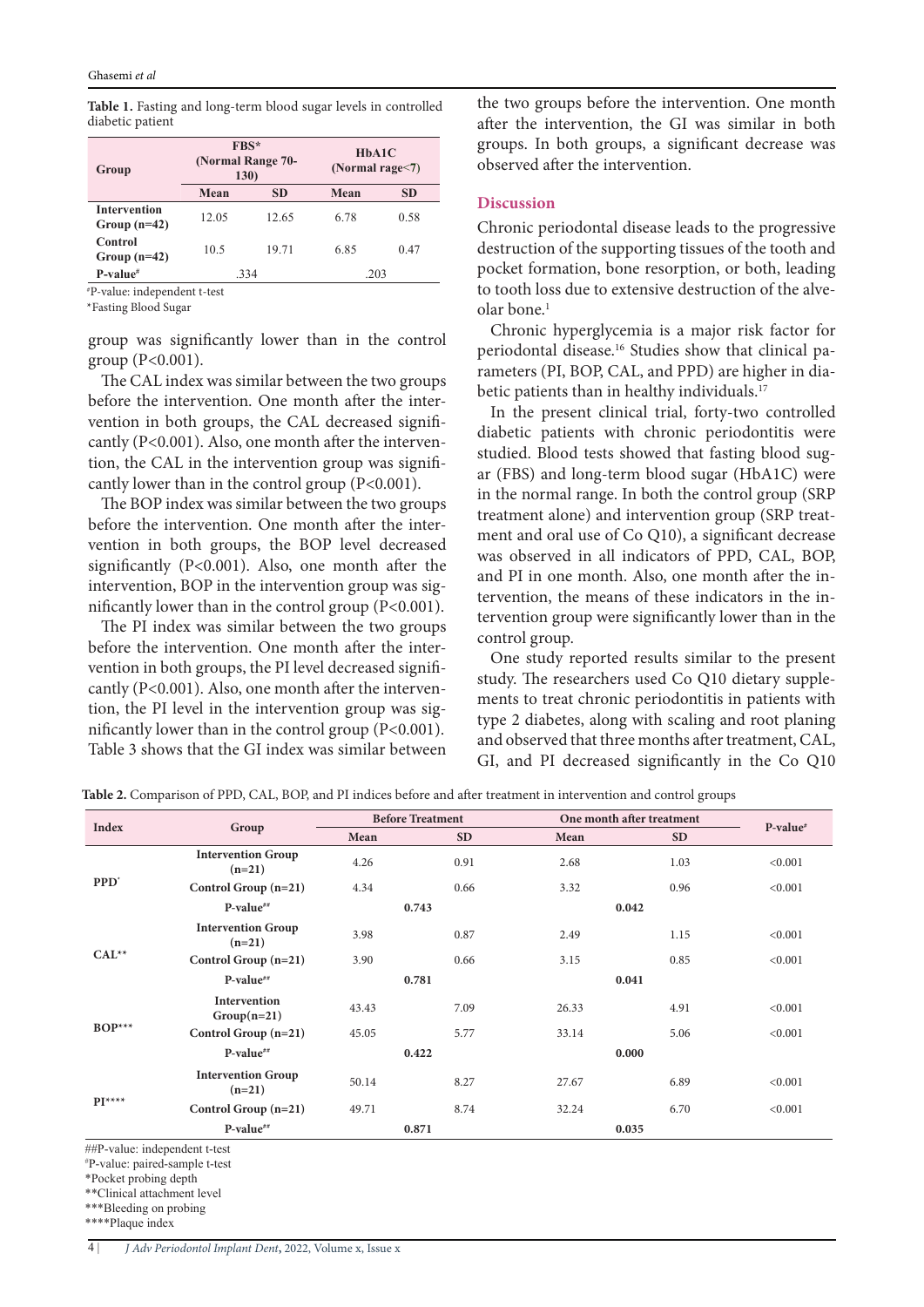Table 3. Comparison of GI index before and after treatment in the intervention and control groups

| Index  | Group                                 | <b>Before Treatment</b> |           | One month after treatment |           | $P-value^*$ |
|--------|---------------------------------------|-------------------------|-----------|---------------------------|-----------|-------------|
|        |                                       | Mean                    | <b>SD</b> | Mean                      | <b>SD</b> |             |
| $GI**$ | <b>Intervention Group</b><br>$(n=21)$ | 3.38                    | 0.80      | 2.41                      | 0.68      | < 0.001     |
|        | Control Group $(n=21)$                | 3.48                    | 0.81      | 2.60                      | 0.54      | < 0.001     |
|        | $P-value*$                            | 0.705                   |           | 0.618                     |           |             |

 $*P$ -value: independent t-test

#P-value: paired-sample t-test

\*\*Gingival Index

group compared to the control group (SRP alone).<sup>18</sup>

The nature of Co Q10 in the rapid uptake and loss of electrons makes it a powerful antioxidant.<sup>19</sup> This cals. The regenerative form of this product effectively dation by inhibiting the production of peroxyl radiproduct inhibits lipid peroxidation and protein oxiical and prevents the degradation of vitamin  $E^{19,20}$ regenerates vitamin E from the  $\alpha$ -tocopherol rad-Studies have shown a close relationship between decreased Co Q10 levels and the incidence of diabetes. Accordingly, one of the proposed strategies to reduce the effects of oxidative stress in diabetes is to take Co  $Q10$  supplementation.<sup>19</sup>

ministration of Co Q10 as an adjunct to periodontal Manthena et al<sup>10</sup> evaluated the effects of oral adhealth indices and showed a significant difference in ministration reduced gingival inflammatory mark-<br>ers. vention groups. This study showed that Co Q10 ad-<br>ministration-reduced gingival inflammatory markvention groups. This study showed that Co Q10 adgingivitis incidence between the control and inter-

betic patients and recommended taking this supple-<br>ment in diabetic patients. mentation increased insulin sensitivity in type 2 dia-<br>betic patients and recommended taking this supplementation increased insulin sensitivity in type 2 dia-Akbari et al<sup>21</sup> showed that taking Co Q10 supple-

Pranam et al<sup>22</sup> used Co Q10 gel in a bag to treat patients with chronic periodontitis and observed a significant difference on the two sides of the oral cavity (intervention and control) in the measured periodontal indices. The researchers suggested that  $CoQ10$  gel in the pocket could be a useful adjunct to non-surgical periodontal treatment.

In the present study, one month after treatment, the gingival index decreased in both groups. However, one month after treatment, the two groups did not significantly differ in the gingival index.

The above results are contrary to the present study. In the present study, the study period was one month, tion of Co Q10 may show significant effects on re-<br>ducing gingivitis. Also, the small sample size, the age considered a short time. Long-term oral administra-<br>tion of Co Q10 may show significant effects on reconsidered a short time. Long-term oral administraof the studied patients, and the duration of diabetes are among the influential factors in the difference be-<br>tween the results of the studies.

#### **Conclusion**

The results of the present study showed that oral Co Q10 with scaling and root planing in patients with controlled diabetes with chronic periodontitis might accelerate the treatment process and significantly re-<br>duce the pocket depths.

#### **Acknowledgments**

odontics, Faculty of Dentistry, for their assistance. We would like to acknowledge the Department of Peri-

#### **Interests Competing**

The authors declare no conflict(s) of interest related to the publication of this work.

#### **Authors' Contributions**

HM initiated, conceptualized, and supervised the research work. HM, SG, and AS contributed to the design of the study. AB, HM, and AS performed the surgeries. ZT and RJ performed data analysis and interpretation of data. ZT and HM, and MM wrote the manuscript.

#### **Funding**

search, Faculty of Dentistry, Tabriz University of Medical This work was supported by the Vice-Chancellor for Re-Sciences, Tabriz, Iran.

#### **Availability** of data

The raw data from the reported study are available upon request from the corresponding author.

#### **Ethics Approval**

This research was approved by the Research Ethics Committee of the Faculty of Dentistry (IR.TBZMED. REC.1399.442).

#### **References**

- tifaceted Disease of Tooth-Supporting Tissues. J Clin Könönen E, Gursoy M, Gursoy UK. Periodontitis: A Mul-Med. 2019;8(8):1135. Published 2019 Jul 31. doi:10.3390/ jcm8081135
- 2. Kaufman E, Lamster IB. Analysis of saliva for periodontal diagnosis--a review. J Clin Periodontol.  $2000;27(7):453-465$ . doi:10.1034/j.1600-051x.2000.027007453.x
- odontitis. Periodontol 2000. 2005; 39:91-117. doi: 10.1111/ 3. Kinane DF, Shiba H, Hart TC. The genetic basis of perij.1600-0757.2005.00118.x.
- 4. Prakash S, Sunitha J, Hans M. Role of coenzyme  $Q(10)$  as dian J Pharmacol. 2010;42(6):334-337. doi:10.4103/0253an antioxidant and bioenergizer in periodontal diseases. In-7613.71884
- vasc J. 2019;15(3):185-191. doi:10.14797/mdcj-15-3-185 5. Raizner AE. Coenzyme Q10. Methodist Debakey Cardio-
- 6. Cluis CP, Burja AM, Martin VJ. Current prospects for the production of coenzyme Q10 in microbes. Trends Biotech-<br>nol. 2007;25(11):514-521. doi:10.1016/j.tibtech.2007.08.008